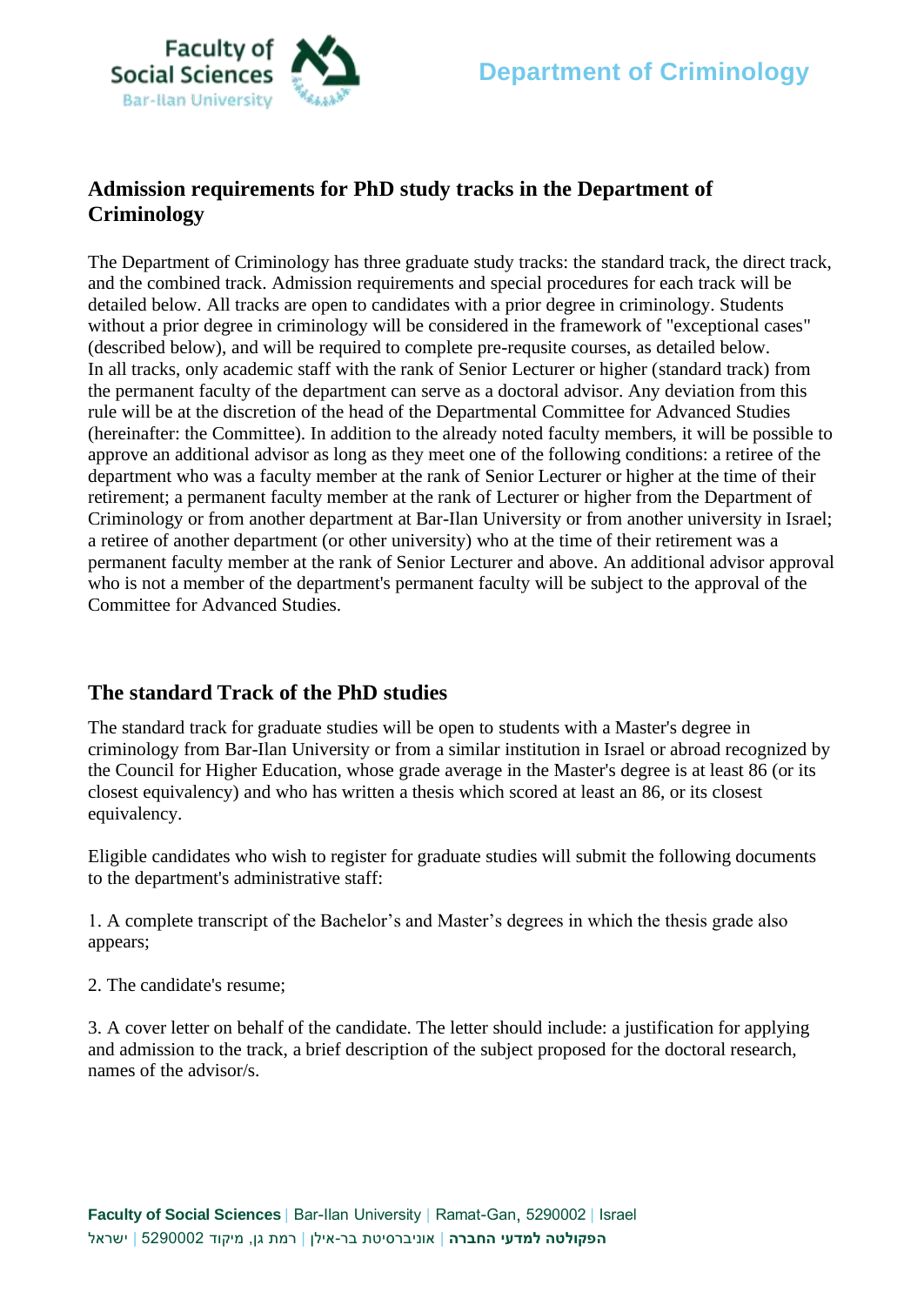

4. Letter of approval from the potential advisor/s, containing a review regarding the candidate's suitability for the standard doctoral track. This letter will be forwarded directly to the administrative staff by the advisor and not by the candidate;

5. Letters of recommendations from two additional lecturers who are familiar with the candidate's academic ability. The recommendations will be submitted directly by the recommenders through the form: "Recommendation form for candidates for the graduate studies" (located in the Forms tab on the department's website);

6. Advantage: Scientific publication, or significant research experience.

A candidate who has met all of the above requirements and who has been accepted by the committee of the Standard Track will be given the status of "a non full-time student." The student must meet the following requirements during the first two years of their studies in the ordinary track:

1. Will be in close contact with their advisor in regards to everything related to their studies and the preparation of a research plan. The student will report to the advisor on their progress and any potential issues that may arise in connection with the research proposal;

2. Submit a detailed research proposal for the doctoral dissertation in accordance with the guidelines of the University's PhD Committee.

The student will be accepted as a full-time student if they has complied with all the above requirements, and the research proposal and the advisor have been approved by the University's PhD Committee. All obligations applicable to a graduate student will apply to the student.

### **The Direct Track of the PhD studies**

The direct doctoral track takes place within the framework of the "Criminology" program for the Master's degree of the Department of Criminology, and is intended for outstanding graduates of a Bachelor's degree in criminology, who are interested in continuing into doctoral studies, and who the Department of Criminology considers as possible candidates for graduate studies. The direct route to the doctorate will be available to a candidate who meets the following conditions: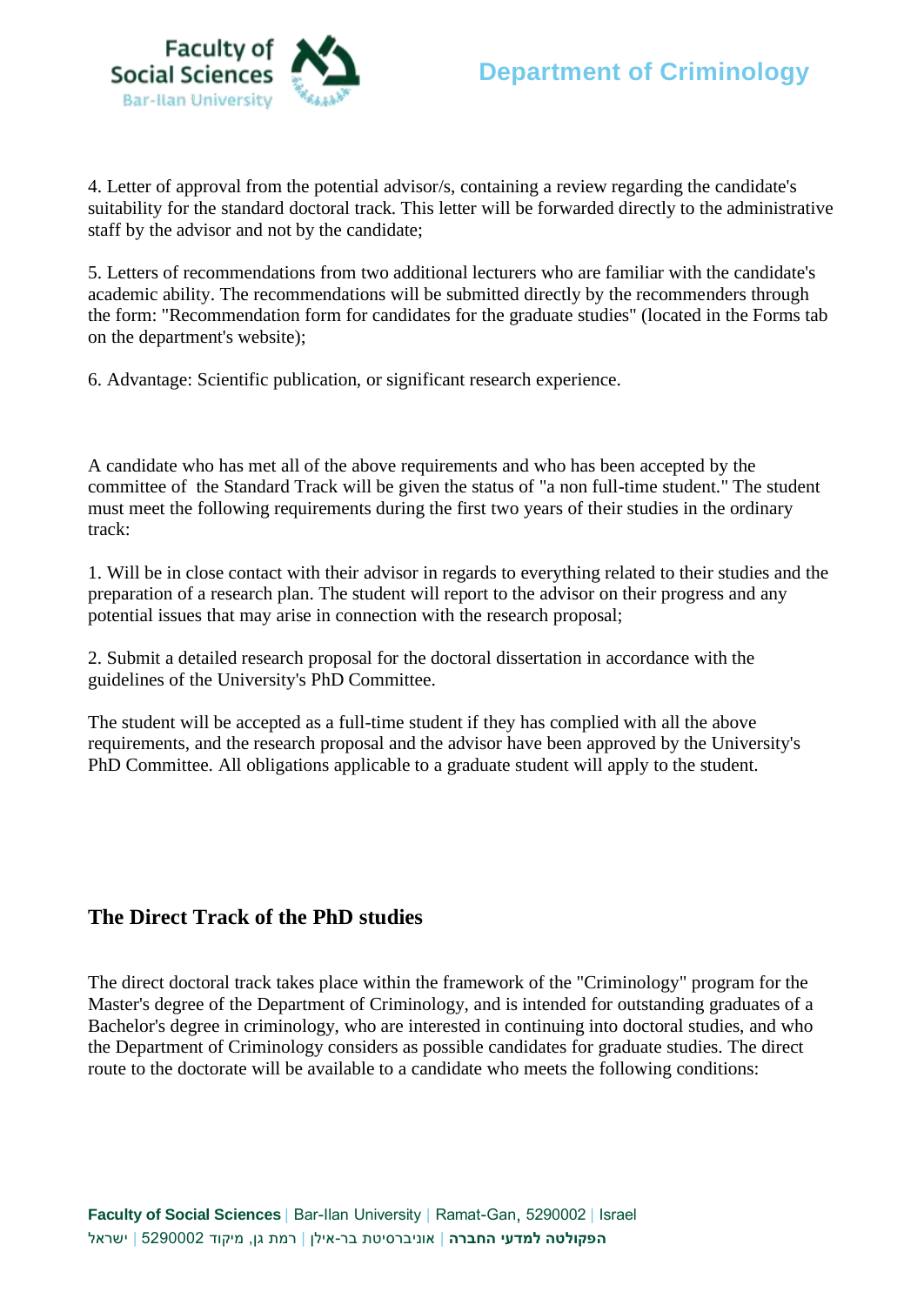

- 1. The main subject in the candidate's undergraduate studies is criminology;
- 2. The candidate completed their undergraduate degree within the past two years;
- 3. The average grade of their undergraduate degree is 90 and higher. The average grade in their criminology studies is also 90 or higher;
- 4. A cover letter on behalf of the candidate. In the letter, the student will explain their application for admission to the direct route for the doctorate, where they will briefly describe the proposed topic for the doctoral research, while indicating the names of the advisor/s;
- 5. Letter of approval from a potential advisor, with a review regarding the candidate's suitability for applying to the direct route for a doctorate. This letter will be forwarded directly to the administrative staff by the advisor and not through the student;
- 6. Letters of recommendations from two additional lecturers who are familiar with the candidate's academic ability to apply to the direct route for a doctorate. The recommendations will be submitted directly by the recommenders through the form: "Recommendation form for candidates for the graduate studies" (located in the Forms tab on the department's website);
- 7. Advantage: Scientific publication, or significant research experience.

A candidate who has fulfilled all the above requirements and has been accepted by the direct track committee will be given the status of "non full-time student". They must meet the following requirements during the first two years of their studies in the direct track:

- 1. Complete all course obligations in the "Criminology" program of the Department of Criminology (12 hrs.), and write two seminar papers;
- 2. Will achieve an average of at least 90 in all their studies.
- 3. Will be in close contact with their advisor in regards to everything related to their studies and the preparation of a research plan. The student will report to the advisor on their progress and any potiental issues that may arise in connection with the research proposal;
- 4. Submit a detailed research proposal for the doctoral dissertation in accordance with the guidelines of the University's PhD Committee.

The student will be accepted as a full-time student if they has complied with all the above requirements, and the research proposal and the advisor have been approved by the University's PhD Committee. All obligations applicable to a graduate student will apply to the student.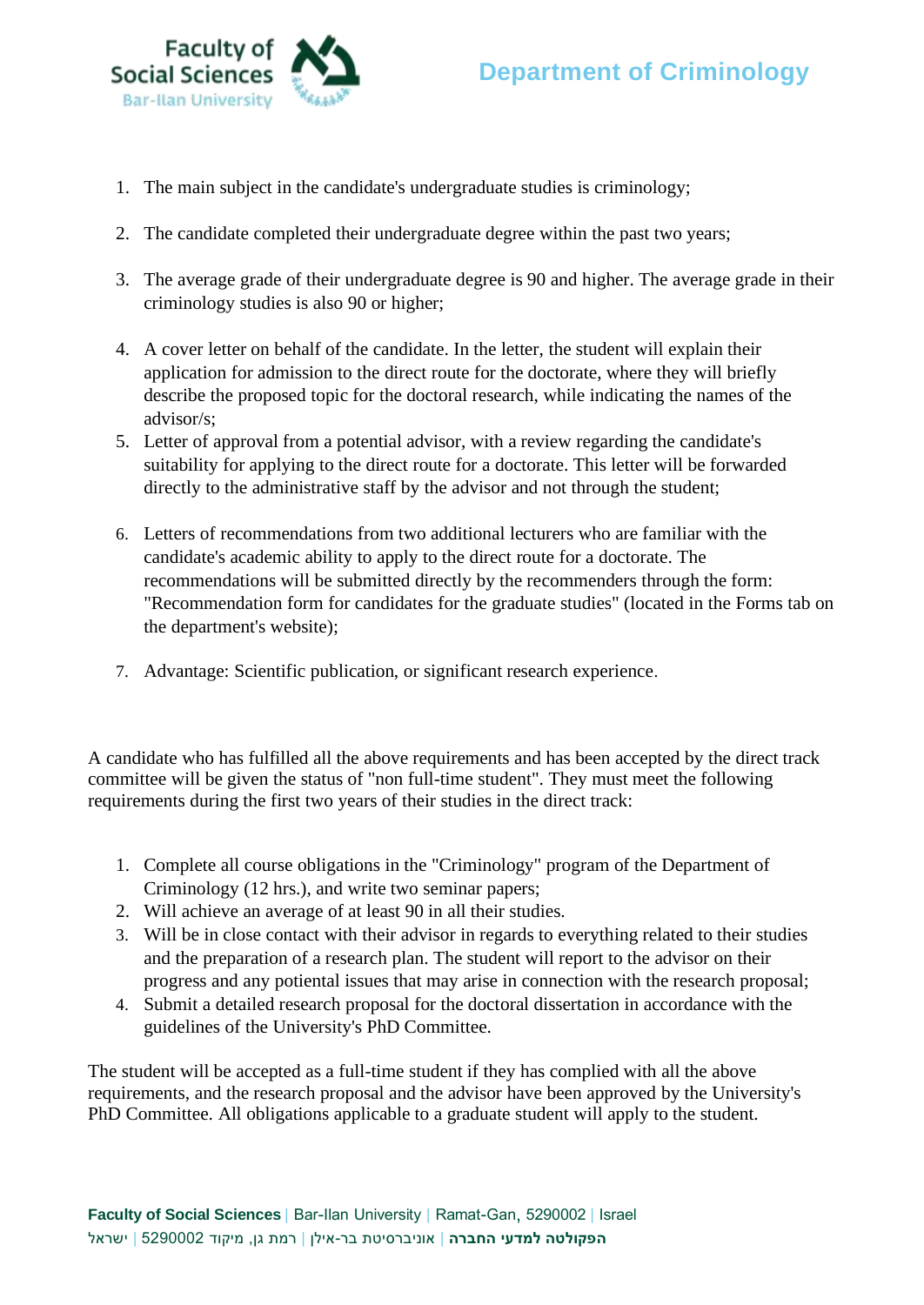

A student who does not meet the conditions will not be allowed to register as a graduate student, but will be able to apply for permission to continue their studies towards a Master's degree in the "Criminology" or "Theoretical Criminology" program of the Department of Criminology. If accepted they will be to request that their studies be recognized as fulfilling part of the requirements for a Master's degree.

## **The Combined Track**

The University and the Department of Criminology enables outstanding students to apply for the combined track for a doctorate. Master's students in the "Clinical Criminology", "Rehabilitation Criminology" and "Criminology Program", interested in applying for this track will undergo an internal admission procedure of the department at the end of the first year of their Master's study.

The combined track will be available to students for whom the following conditions will be met:

- 1. Excellence in their undergraduate studies (an average of 90 or higher);
- 2. Excellence in the first year of study for their Master's degree (an average of 90 or higher);
- 3. A recommendation from the head of the program;
- 4. Approval and recommendation of the doctoral advisor;
- 5. In addition to academic excellence, excellence in methodological courses relevant to the student's doctoral research method will also be taken into account (qualitative or quantitative).

Admissions to the combined track will be submitted by the student to the head of the committee through the department administration staff, and it will include the the following documents:

- 1. A cover letter on behalf of the candidate. In the letter, the student will explain their application for admission to the combined route for the doctorate, where they will briefly describe the proposed topic for the doctoral research, while indicating the names of the advisor/s;
- 2. The candidate's resume;
- 3. A copy of the Bachelor degree's transcript;
- 4. A copy of the transcript of the first year of Master's studies;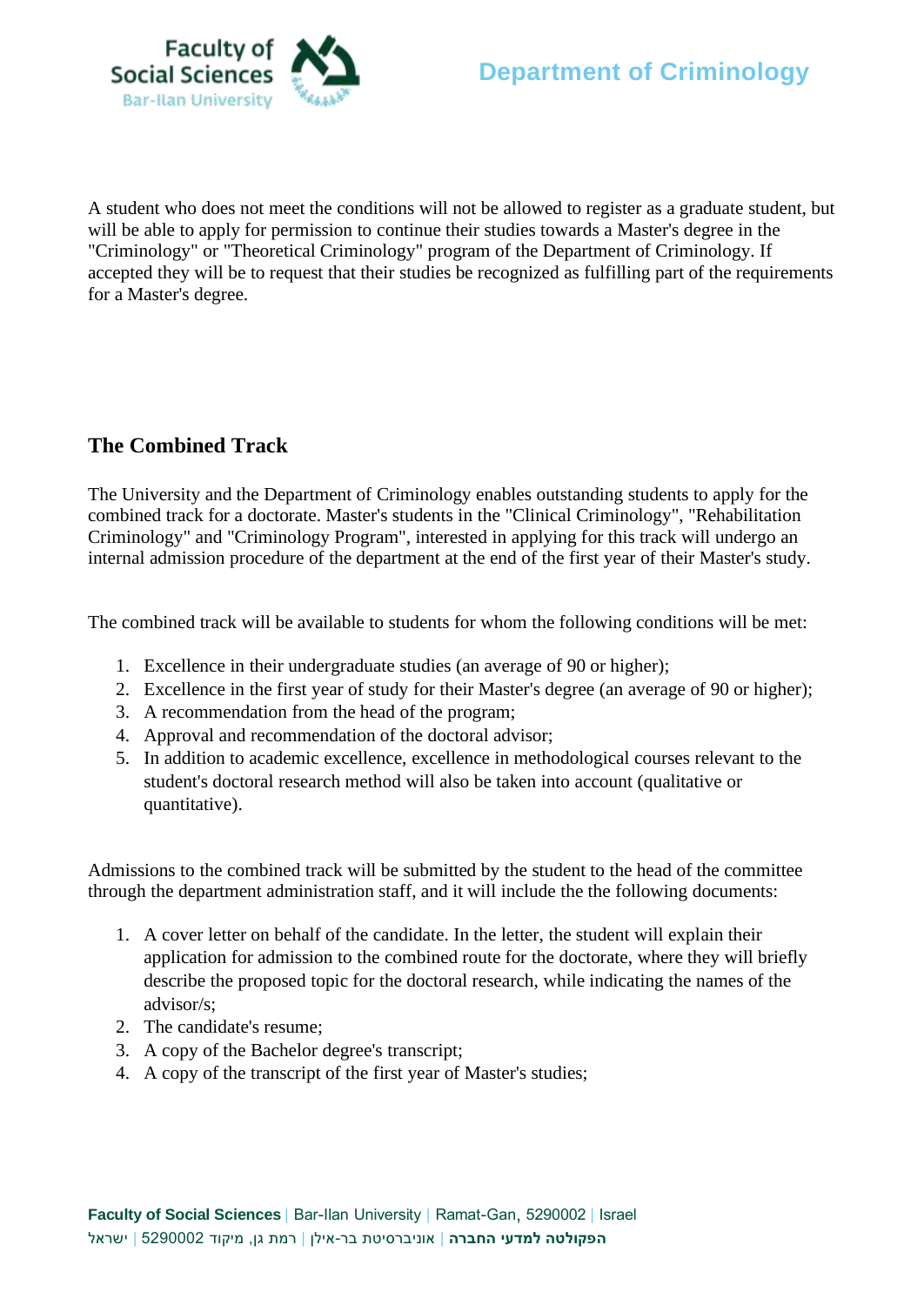

- 5. A copy of a research seminar paper written by the candidate during their Bachelor or Master studies;
- 6. A written review on behalf of the head of the program. The review will be forwarded directly to the department's administration staff, and not through the student;
- 7. Letter of recommendation from the advisor.

The head of the committee will examine the student's candidacy, and if they find it appropriate, the case will be referred to the committee for further discussion and approval.The committee will discuss the student's candidacy for the combined track and will decide on their admission to the track. The decision of the committee shall be based on: (A) relevant documents in the candidate's file; (B) a personal interview with the candidate.

Clarification: Admission of a candidate for the combined track at the end of the first school year will be conditional on the student's final grade point average (at the end of the second year of their studies) being over 90. The departmental committee for the PhD Committee degree can retroactively cancel the admission of a candidate not meeting this condition.

### **Applicants for a PhD - exceptional cases**

- 1. A candidate with a Master's degree without a thesis, or a candidate with a Master's degree with a thesis with a grade lower than 86 who majored in criminology or in a related discipline, and is interested in studying for a PhD in criminology, will need to complete an additional Master's degree in criminology, in the Department of Criminology's program for a Master's degree, and complete a thesis within this framework. The student will have less yearly academic hours to complete for the degree, in accordance with the decision of the head of the program, and will be able to submit their candidacy for a PhD degree subject to the conditions of the standard or combined tracks specified above. In cases where the head of the program believes that the candidate meets the conditions for admission to the combined track as specified above, as part of their Master's degree studies at another institution, the candidate will be able to apply for admission to the combined doctoral track immediately after acceptance to the Criminology program (instead of waiting for the end of the first year of their Master's degree in the Criminology program).
- 2. A candidate who completed a Bachelor's degree in criminology with a grade point average of 86 or higher, and completed a Master's degree with a thesis in a similar major with a thesis grade point average of 86 and above, and who wants to apply to the Department of